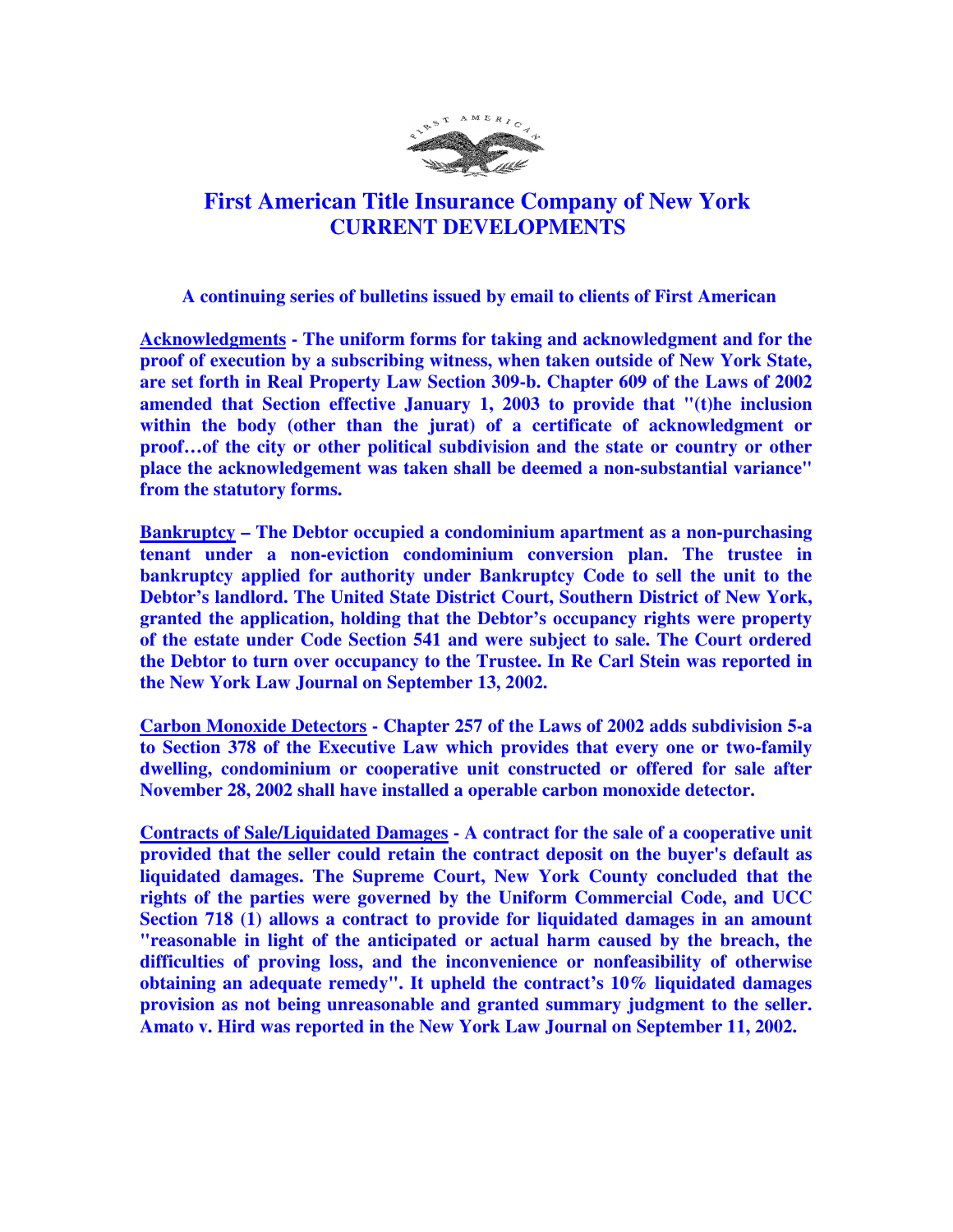**Due Process – The City of New York was served as a party defendant in an action to foreclose a mortgage on property in Queens County. While the action was pending the City demolished the building on the property without giving the foreclosing mortgagee any notice of its intention to do so. In an action commenced to recover damages for the wrongful demolition of the building, the Supreme Court, Queens County, granted the City's motion for summary judgment dismissing the complaint. The Appellate Division, Second Department, reversed and remanded the case for a trial on the issue of damages. It held that it is a violation of due process to demolish a building without giving notice and an opportunity to be heard to a party with a valid interest in the property. Here the City had knowledge of the mortgage, and there was no indication in the record that the building posed an immediate danger to the community. Home Doc Corp. v. City of New York, decided August 5, 2002, is reported at 746 NYS 2d 42.** 

**Easements - The Supreme Court, New York County, held that a lessor of real property, here a cooperative corporation, could establish an easement by prescription over space it had leased within the building it owned. In this case, the cooperative corporation had for 21 years used basement space, which was part of a lease for operation of a garage, for the storage and removal of compacted garbage generated by residential occupants of the building. The tenant's action for damages for trespass and an injunction was dismissed. Saxon Garage Corp. V. Regency East Apartment Corp. was reported in the New York Law Journal on September 25, 2002.** 

**Franchise Tax - A domestic corporation was the record owner of real property since 1974. It was dissolved by proclamation by the Secretary of State in 1979. The Technical Services Division of the New York State Department of Taxation and Finance concluded in an Advisory Opinion issued September 13, 2002 that the corporation had since 1979 been acting only as nominee for the benefit of the partnership that held itself out as owning the property. The corporation had not been conducting business in the state and it was not subject to tax under Tax Law Article 9-A from the date of dissolution. TSB-A-02 (15)(C) is on the Internet at http://www.tax.state.ny.us/pdf/Advisory\_Opinions/Corporation/A02\_15c.pdf.** 

**Mortgage Foreclosure - After entry of a judgment of foreclosure and sale, the mortgagor filed bankruptcy petitions three times to stay scheduled foreclosure sales. A fourth foreclosure sale was scheduled, and the defendant-mortgagor moved to stay the sale. The Supreme Court, Kings County allowed the sale to proceed but stayed transfer of the Referee's deed to the successful bidder (the mortgagee) as the parties entered into a stipulation extending her right to redeem. In an Order to Show Cause filed prior to the date on which the defendant could redeem but returnable after that date, the defendant sought to compel the mortgagee to accept a payoff. The Court stayed all proceedings to preserve the defendant's right to**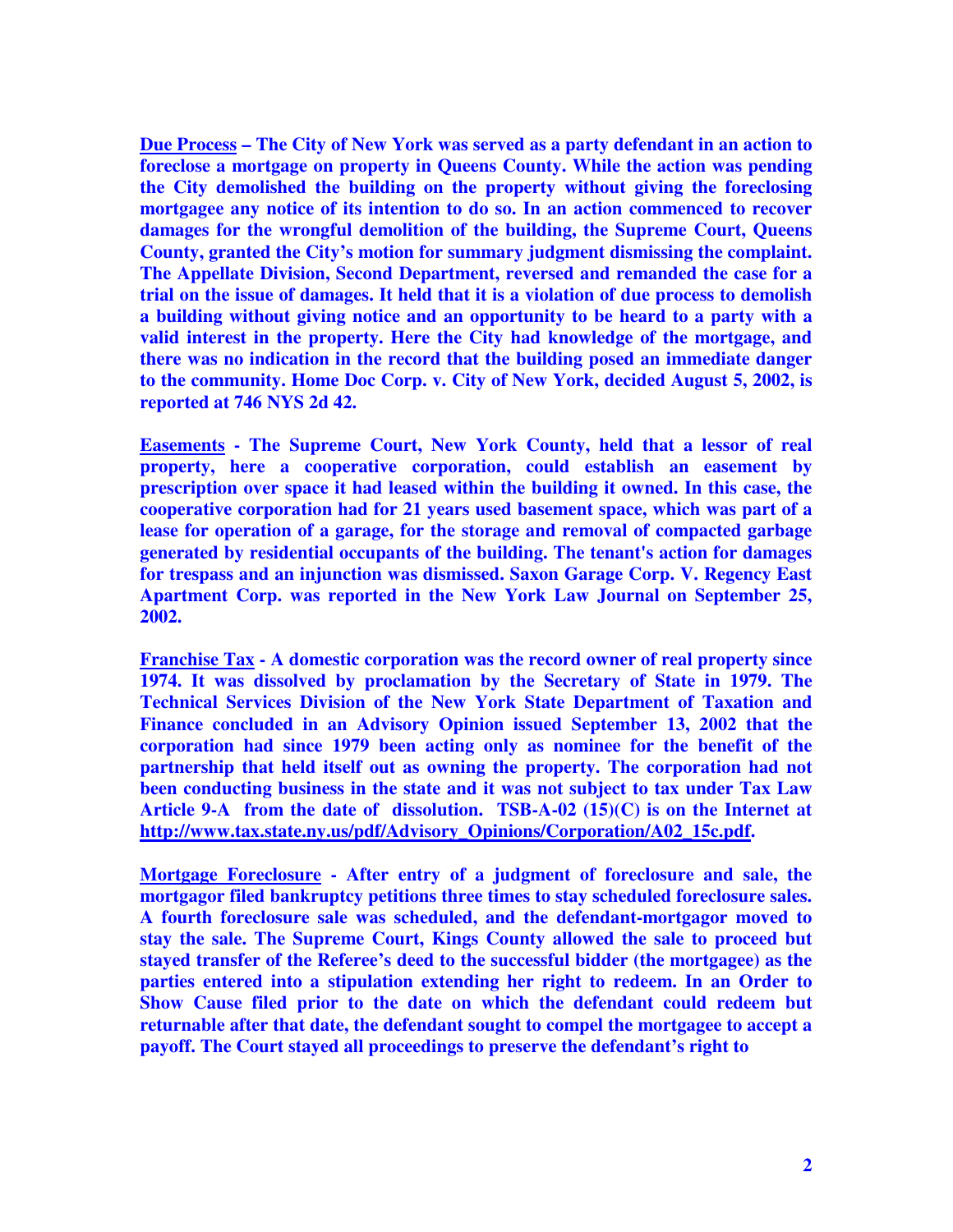**redeem, and ordered the mortgagee to accept payment of the mortgage debt and costs. In reversing that decision, the Appellate Division, Second Department, held the Supreme Court did not have the authority to extend the agreed upon redemption date. RPAPL Section 1341 ("Payment into court of amount due") only preserves the right to redeem until the foreclosure sale. EMC Mortgage Corporation v. Bobb, decided July 15, 2002, is reported at 745 NYS 2d 204.** 

**Mortgage Foreclosure – In 1992, the mortgagor defaulted in payment of indebtedness secured by two mortgages on her property. The first mortgage was foreclosed and in July 1995 surplus money was deposited with the Suffolk County Treasurer. In August 2000 the second mortgagee moved to obtain the surplus money since its lien exceeded the amount of the surplus funds. The mortgagor opposed the motion and asserted a claim to the surplus money as owner of the equity of redemption. According to the Appellate Division, Second Department, reversing the decision of the Supreme Court, Suffolk County, directing that the surplus money be distributed to the mortgagor, since the lender moved to obtain the surplus money more than six years after the default on the second mortgage, its claim was time barred under CPLR Section 213(4) ("Actions to be commenced**  within six years") which provides that an action on a bond, note or mortgage, or any **interest therein, must be commenced within six years. The borrower was therefore entitled to the surplus money. Greenpoint Savings Bank v. Kijik, decided August 26, 2002, is reported at 746 NYS 2d 600.** 

**Mortgage Foreclosure - RPAPL Section 1371(2) requires that a motion for a deficiency judgment be made within 90 days of the delivery of the foreclosure sale deed or the proceeds of the sale will be deemed to be in full satisfaction of the mortgage debt. In this case, the Supreme Court, Nassau County, denied the plaintiff's application for a deficiency judgment made more than 90 days after the deed's delivery, notwithstanding that the deed was held in escrow first by the Referee and then by the title insurance agent. It was escrowed pending receipt of executed transfer documents, transfer fees and recording charges, not payment of the purchase price. Arbor National Commercial Mortgage v. Carmans Plaza was reported in the New York Law Journal on October 8, 2002.** 

**Mortgage Foreclosure - A mortgage on the primary residence of a litigant in a matrimonial action given to his or her attorney to secure the payment of legal fees incurred in that action cannot be foreclosed pursuant to Chapter 71 of the Laws of 2002, enacted May 21, 2002. The New York Law Journal reported on October 2 that the Supreme Court, Albany County, in Schantz v. O'Sullivan, has upheld the constitutionality of that statute.** 

**Mortgage Foreclosure/Reforeclosure – The purchaser at the foreclosure sale of a building in Manhattan, formerly owned by a cooperative corporation, commenced an action to reforeclose the mortgage under RPAPL Section 1523(4) ("Judgment of foreclosure in certain cases") in order to terminate the interests of proprietary**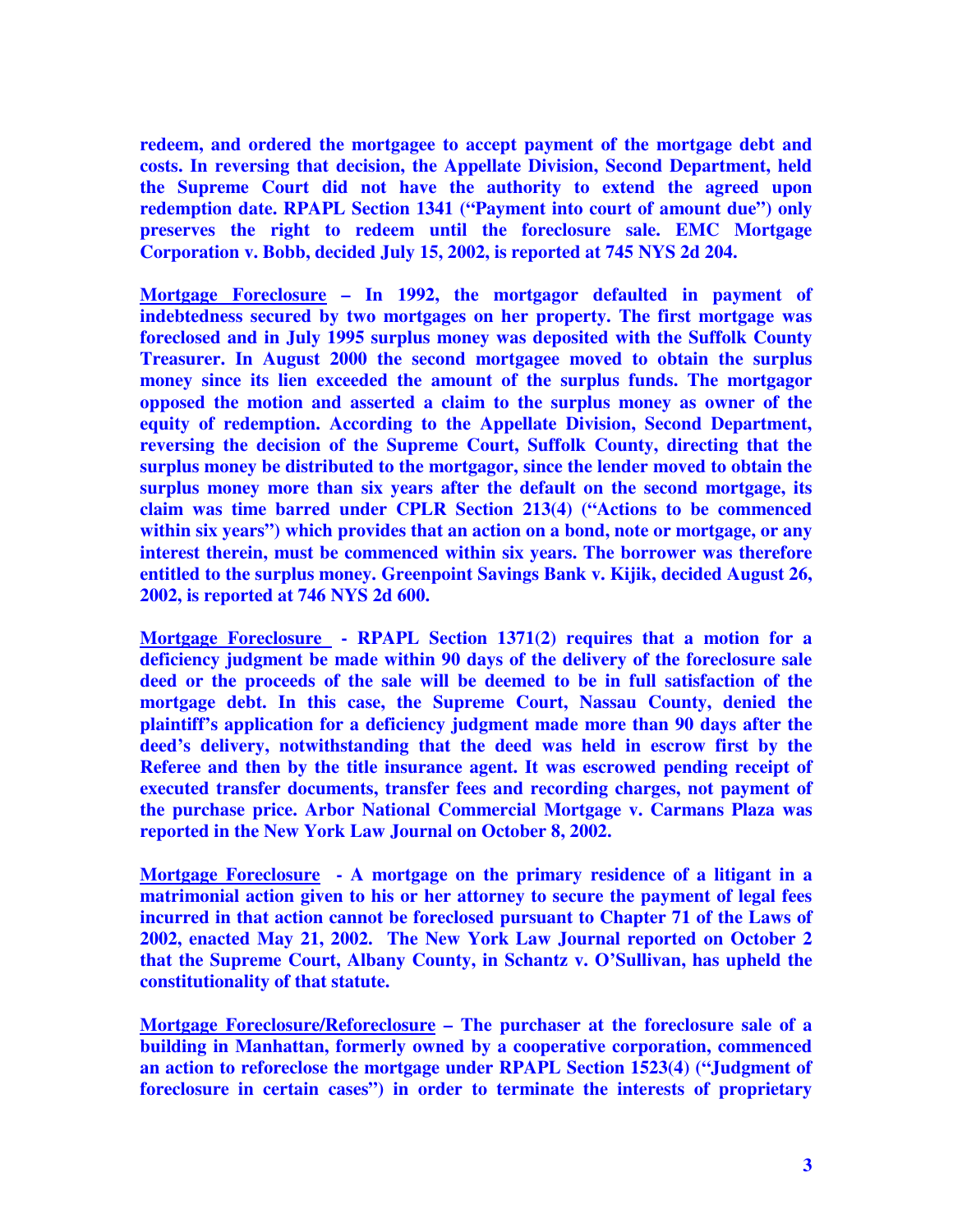**lessees not named as parties defendant in the foreclosure. The Appellate Division, First Department, held that during the reforeclosure (i) the tenants are to pay for use and occupancy under RPL Section 220 ("Action for use and occupation"), (ii) the amount charged for use and occupancy would be the amount of the established maintenance charges (and not be based on fair market rentals), (iii) the proprietary leases would be the effective rental agreements, and (iv) and increases in maintenance charges would be permitted consistent with rent stabilization guidelines. Davis v. Cole was reported in the New York Law Journal on September 18, 2002.** 

**New York City Recordings - Effective January 2, 2003, the City Register's offices will only accept for recording only documents submitted using its new Internetbased Automated City Register Information System ("ACRIS"). ACRIS mandates the on-line preparation of a Cover Page (sometimes referred to as an Endorsement Page) at the Department of Finance's WEB Site for each document to be recorded. In addition, on January 2, indexes for recorded documents and images of recorded documents from 1966 will be viewable on-line for New York County, and indexes from 1982 to date will be accessible for Kings, Queens and Bronx Counties. Later in 2003, indexes and documents back to 1966 will be available on the Internet for those three counties. Search results and documents will be printable from any computer without charge, except that images printed at terminals in the Register's offices will cost .25 cents per page.** 

**Also, later in 2003, transfer tax returns (the State's Form TP-584 and the NYC-RPT) and the Real Property Transfer Tax Report ("RP-5217") (commonly known as the Equalization and Assessment Form, to be required in New York City as of January 1, 2003) will be completed on-line. Signature pages to the forms will be submitted with the document being recorded, and payment of the taxes and recording charges. All documents submitted for recording will be imaged promptly after submission to enable them to be viewed on the Internet.** 

**Indexes and images of financing statements and federal liens filed with the offices of the City Register will also be available on-line, including financing statement filed only by name prior to July 1, 2001, the effective date of Revised Article 9 of the Uniform Commercial Code. After July 1, 2001, only real estate related financing statements are filed in county recording offices.** 

**New York City Real Property Transfer Tax ("RPTT") – The Department of Finance's Audit Division has issued a Statement of Audit Procedure for "Audits of Purported 'Dummy/Strawman' Transfers in Connection with Real Estate Syndications". The Procedure provides guidance to auditors in the RPTT Unit reviewing transfers claiming exemption from tax when property is transferred on completion of a syndication from an entity holding title as nominee to its owner/principal. The Auditor is directed to request if not submitted with Form RPTT, among other things, a copy of the nominee or agency agreement and the**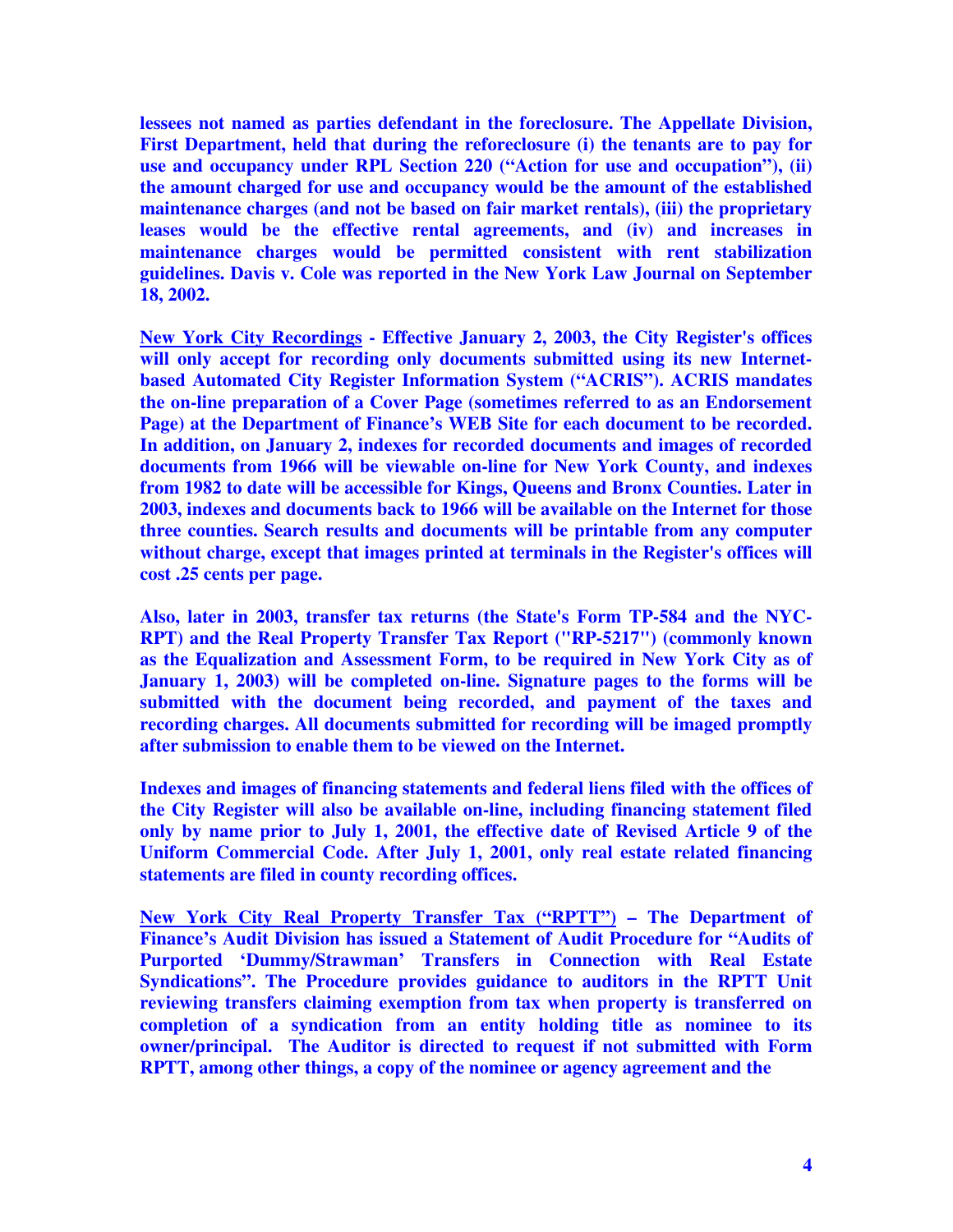**private placement or public offering materials sent to prospective investors. The nominee or agency agreement should by its terms terminate, and title should transfer to the owner/principal not subject to any indebtedness, within one year of the date on which the nominee acquires the property. Audit Procedure 02-2-RPTT, issued June 26, 2002, is at http://nyc.gov/html/dof/pdf/01pdf/rptt\_syndication.pdf.** 

**Notice of Pendency - The Appellate Division, First Department, reversed an Order of the Supreme Court, Bronx County, which granted plaintiff's motion for summary judgment in its action to foreclose a mortgage, and granted the defendant's motion to dismiss the complaint. A prior foreclosure of that mortgage had been commenced; however, the action did not proceed to judgment and the notice of pendency expired. According to the Appellate Division, the filing of a second notice of pendency was a nullity since the plaintiff allowed the lis pendens in the prior action to expire. Campbell v. Smith, decided September 12, 2002, is reported at 747 NYS2d 18.** 

**As noted by the Supreme Court, Nassau County, in Queens County Savings Bank v. Spinella, this is not the position taken in the Second Department. In this case, reported in the New York Law Journal on November 5, 2002, the lis pendens filed under the CPLR in an action to foreclose a mortgage foreclosure expired and the court denied a motion to extend the notice of pendency. It granted, however, the plaintiff's motion for summary judgment on the condition that it file prior to entry of a final judgment the notice of pendency required by RPAPL Section 1331 to be filed in a foreclosure action at least 20 days prior to entry of final judgment.** 

**"Talkline-The Stoler Report" - The radio talk show hosted by First American Vice-President Michael Stoler returns for its second season starting December 4 from 9 to 10 PM on radio station WSNR 620 AM. Discussing "The Future of Downtown Manhattan" with Michael's on December 4 will be Carl Weisbrod, President, Alliance for Downtown New York, Jonathan Fair, Executive Vice-President, New York City Economic Development Corporation, Ross Moskowitz, Senior Partner, Stroock & Stroock & Lavan LLP, and Charles Gargano, Chairman, Empire State Development Corporation. On December 11 Michael and his guests will discuss "The Real Estate Investment Banker's Perspective on Financing". On December 18 the topic will be "The State of Affordable Housing in New York". For further information contact Michael Stoler at mstoler@firstam.com.** 

**Tax Sales - Petitioner, a mortgagee assignee, commenced an Article 78 proceeding against the City of Rochester to have a tax deed set aside on the ground that it did not receive notice of the tax sale due to the assignment having been incorrectly indexed by the County Clerk. Notice was sent instead to the original mortgagee. The County Clerk having appeared in the action, the Supreme Court, Monroe County, ordered the proceeding converted into a money action against the County Clerk under RPL Section 316 ("Indexes") and dismissed the action against the City of**